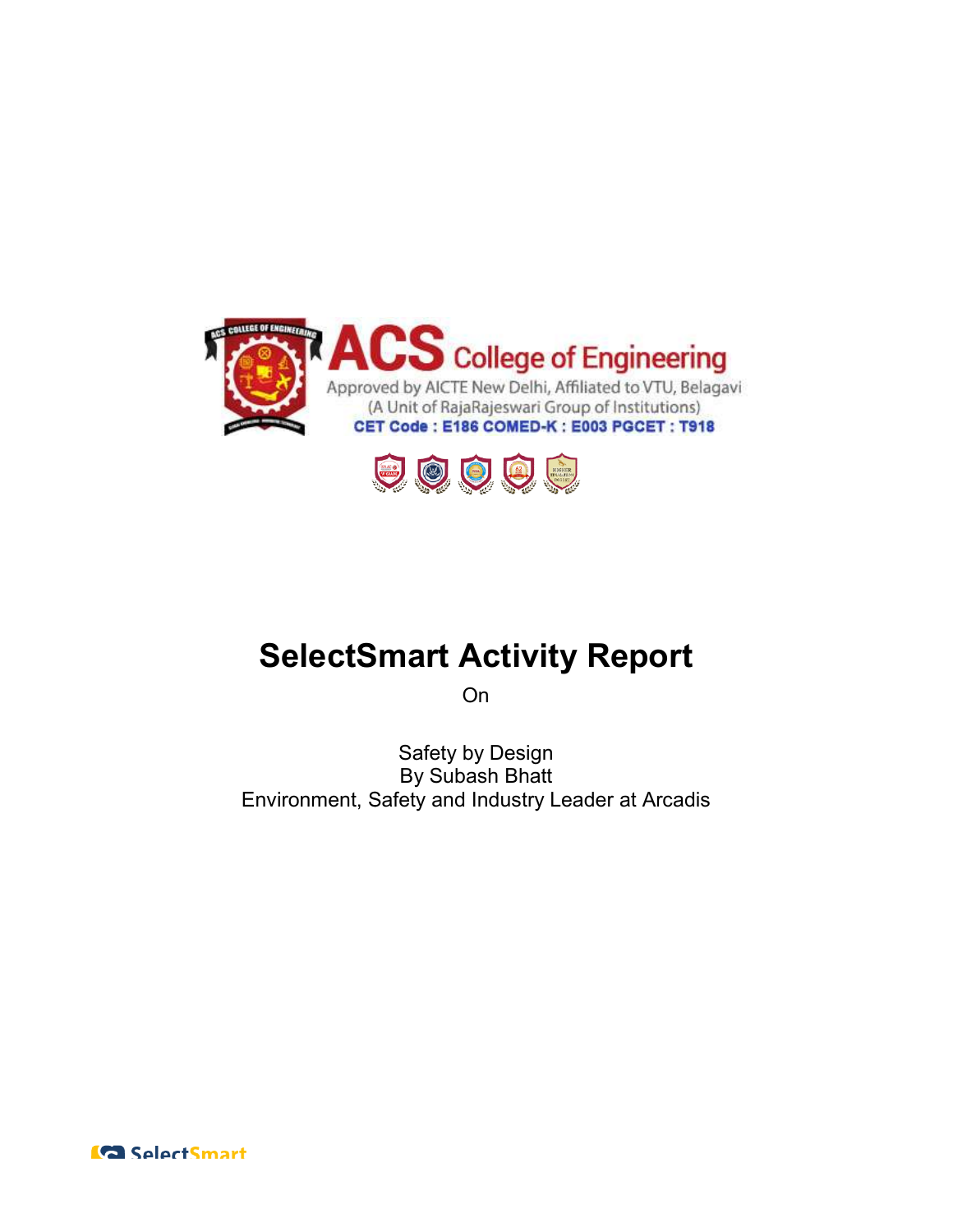#### ACTIVITY REPORT

| Activity Name & Date | Safety by Design on 11-Jul-2020 |
|----------------------|---------------------------------|
| <b>Activity Type</b> | Lecture                         |
| Conducted By         | <b>CTDS Bangalore</b>           |

## About the Activity:

This is a lecture / webinar activity presented by Mr. Subash Bhatt, Environment, Safety and Industry Leader at Arcadis, Bangalore

About the Mentor: (from his LinkedIn bio)

A Chartered Safety & Health Practitioner and a high performing individual who relishes working in a fast-paced, dynamic environment where I can utilise my problem-solving skills to deliver innovative and cost-effective solutions. My ability to assess the Environmental, Safety, and Health risks in various phases of the project, provides a pragmatic approach to managing risk, incorporating defensibility within the risk management solutions. and Health risks in various phases of the project, provides a pragmatic approach to<br>managing risk, incorporating defensibility within the risk management solutions.<br>An effective networker with broad experience, who is also tt Arcadis, Bangalore<br>∵ (from his LinkedIn bio)<br>tty & Health Practitioner and a high performing individual who relishes<br>paced, dynamic environment where I can utilise my problem-solving skills to<br>≀ and cost-effective sol This is a lecture / webinar activity presented by Mr. Subash Bhatt, Environment, Safety and<br>Industry Leader at Arcadis, Bangalore<br>About the Mentor: (from his LinkedIn bio)<br>A Chartered Safety & Health Practitioner and a hig

all levels and making technical details comprehensible for informed decision making. A strong candidate with the drive to deliver, determination to succeed and the experience to ensure that stakeholders, from the frontline to senior leadership are involved, informed and updated as the situation demands. ensure that stakeholders, from the frontline to senior leadership are involved, informed and<br>updated as the situation demands.<br>\*Chartered H&S Practitioner (CMIOSH) - Institute of Occupational Safety and Health, UK deliver innovative and cost-effective solutions. My ability to assess the Environmenta<br>and Health risks in various phases of the project, provides a pragmatic approach to<br>managing risk, incorporating defensibility within t

Memberships and licenses:

\*Fellow (FIIRSM) - International Institute of Risk and Safety Management, UK \*Recognised Safety Practitioner (RSP) - International Institute of Risk and Safety Management, UK \*Incorporated Member (IMaPS) - Association for Project Safety, UK

# Video Link of the Activity:

https://drive.google.com/file/d/1cB0a\_KT1x\_Gh https://drive.google.com/file/d/1cB0a\_KT1x\_Gh-vhOB68ndtVkD4-Dxwb8/view?usp=sharing

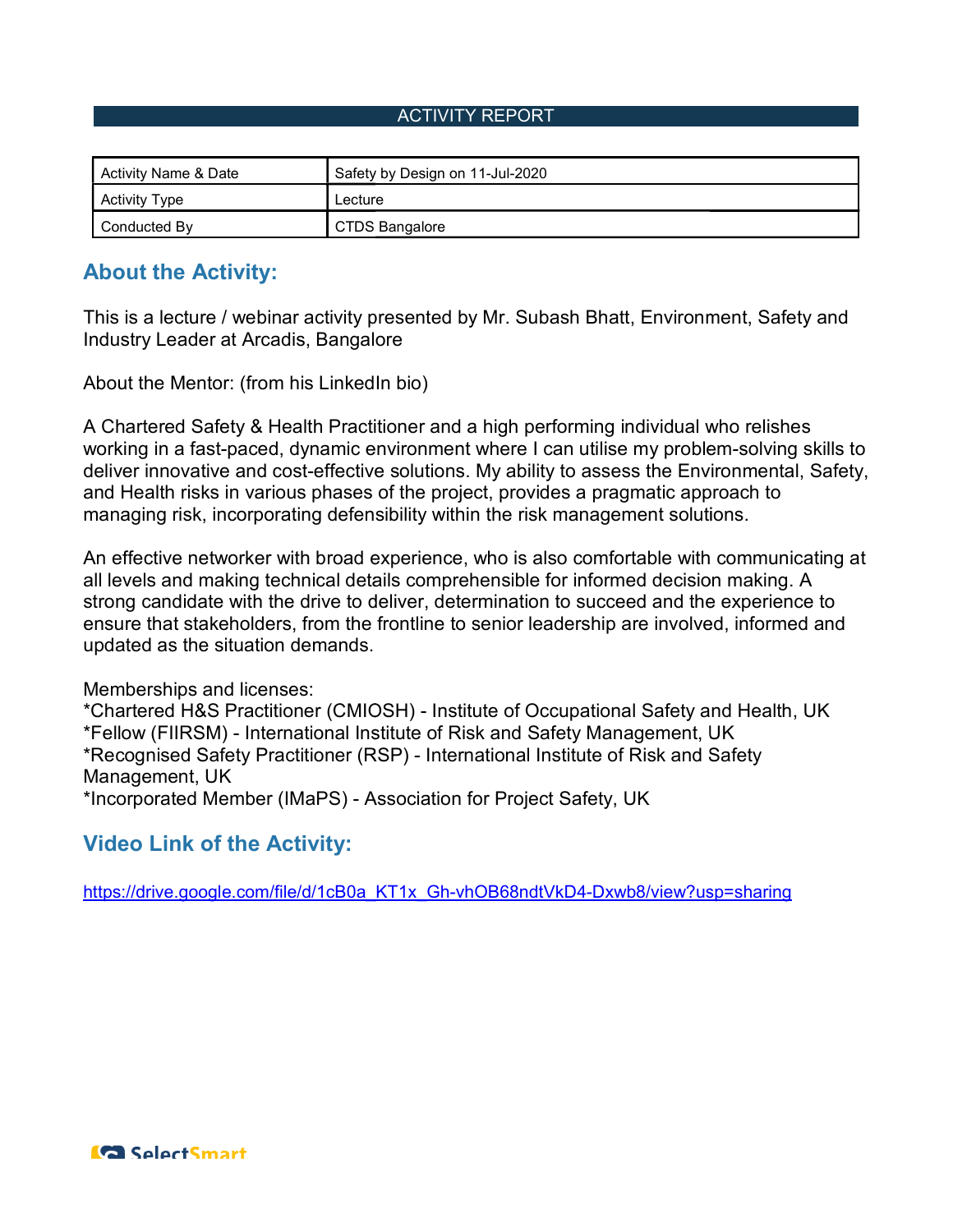# Invitation: